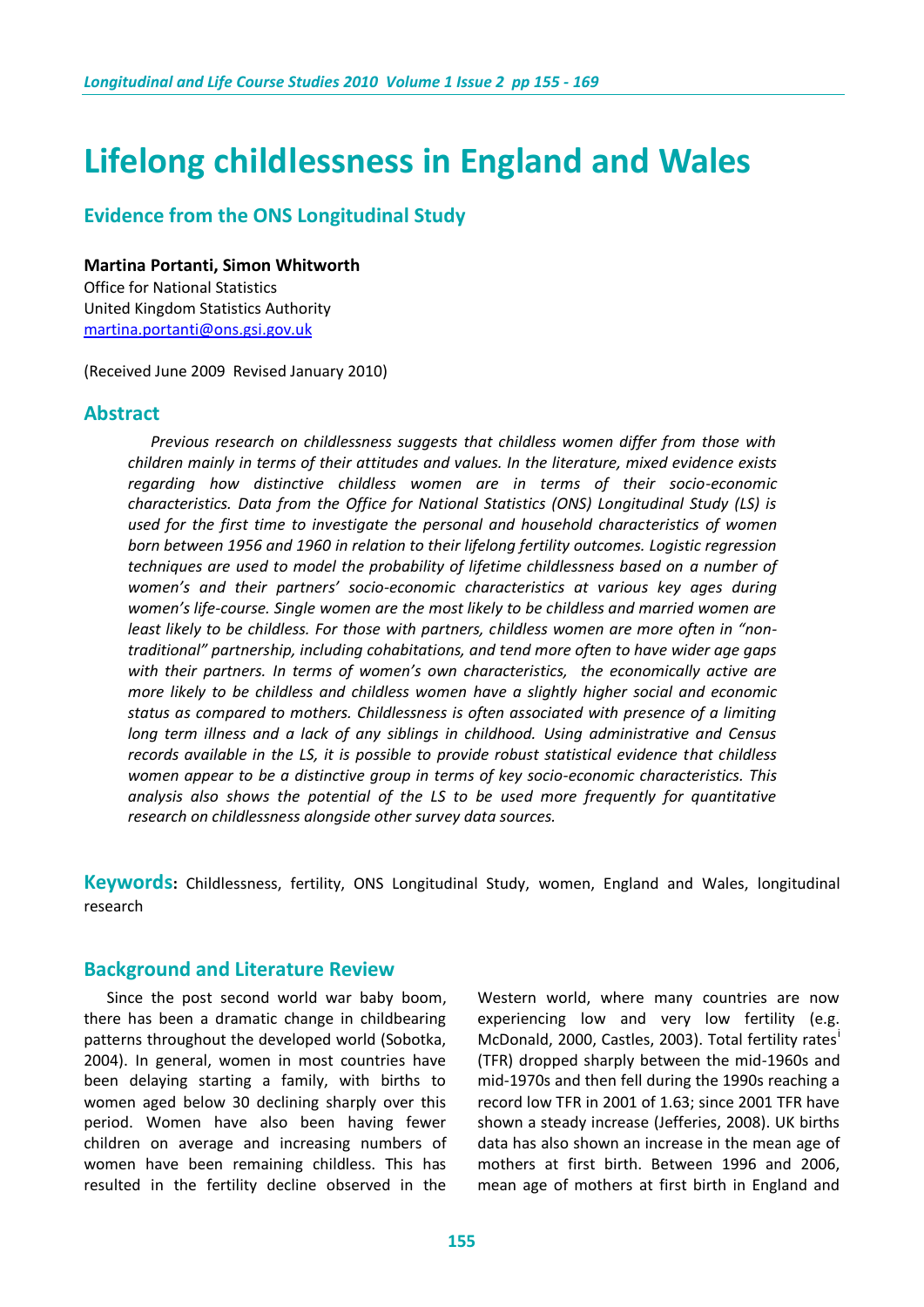Wales rose from 26.7 to 27.6 (ONS, 2007). These trends led Kneale and Joshi (2008) to suggest that "fertility is becoming lower and later among British women" (Kneale and Joshi, 2008).

 This paper focuses on childlessness in England and Wales which has been identified as an important driver of the observed fertility decline (Simpson, 2006). For example, using data from ONS Birth Statistics (ONS, 2002), Berrington (2004) showed how the increase in childlessness from 10% of women in 1945 to 19% of women in 1960 was the driving force behind the decline in average completed family size in England and Wales from 2.18 in 1945 to 1.95 in 1960. The literature suggests that childlessness is not a new phenomenon. Hakim (2003) reported that in the past, 20% of women in the UK remained childless due to poverty, poor nutrition and low marriage rates caused by wars and emigration. However, in the post second world war period, childlessness reached an all time low in Britain (Coleman, 1996). Since then, the proportion of women in England and Wales who are childless at the end of their reproductive years (at ages 45 and above) has been increasing, from an estimated 10% of the 1945 cohort to 19% of women born in 1960 (ONS, Birth Statistics, 2008). Importantly, contemporary childlessness has been identified as being different from childlessness in the past, as it is occurring increasingly often amongst healthy females who are living within marriage and cohabitation, and who are sexually active (Coleman, 1996).

 There are contrasting predictions of the scale of childlessness in England and Wales for the future. The 2006-based National Population Projections suggested that 19% of those women born in the second half of the 1970s and 1980s in England and Wales will remain childless by the age of 45, and that this will rise to 20% for those women born during the 1990s (Bray, 2008). These estimates of childlessness are similar to those predicted by Hakim (2003) who, using preference theory which theorises that in the contempoary world women have the freedom to choose how they live, estimates that approximately 20% of women will concentrate on their career rather than on their family life, and that a high proportion of this 20% will be childless throughout their lives. Sobotka (2004) predicted higher rates of childlessness, between 23% and 25% among women born in 1975 in England and Wales. Sobotka (2004) used period

and cohort fertility data from a range of sources including vital statistics records, census results, expert estimates based on vital statistics, largescale family surveys and population registers, to make projections of final childlessness in 16 European countries<sup>ii</sup> and the United States. It is suggested that England and Wales has one of the highest levels of projected childlessness, with similar levels to Austria, Finland, West Germany, Italy and Poland (Sobotka, 2004).

 The socio-economic characteristics of contemporary women who remain childless and how they differ from mothers have been the focus of much research. Although delayed childbearing is associated in the literature with higher levels of education, higher ocupational status and greater material resources (Sobotka, 2004), the degree to which childless women are distinctive in terms of their socio-economic characteristics when compared with those with children is less clear. For example in Britain, Kiernan (1989) used data from the nationally representative National Survey of Health and Development, which is a longitudinal study of a sample of a cohort born in 1946, to try to identify the characteristics which distinguished those who were childless from those who were parents. Kiernan's (1989) analysis, based on a sample of 1,924 female respondents aged 36 years old in 1982 indicated that married women who married at a later age and those who were only children were more likely to be childless. However, despite some of the literature suggesting a link between falling fertility and increasing levels of female education (e.g. Hotz et al, 1997) and employment (Becker, 1991), Kiernan found no strong association between childlessness and education, and childlessness and occupation.

 Hakim (2003) found even less evidence to suggest that childless females were distinctive from mothers in terms of their socio-economic characteristics. This study used data from the Family and Fertility Surveys (FFS) in 21 European countries<sup>"</sup> and, for Britain, data from the 1958 National Child Development Study (NCDS) and the 1970 British Cohort Study (BCS). In the British context, this study had a large sample of childless females as the NCDS provided information on 1,143 42-year-old childless women and the BCS provided data on 2,618 30-year-old women. Although this study found that socio-economic differences between the childless and parents were more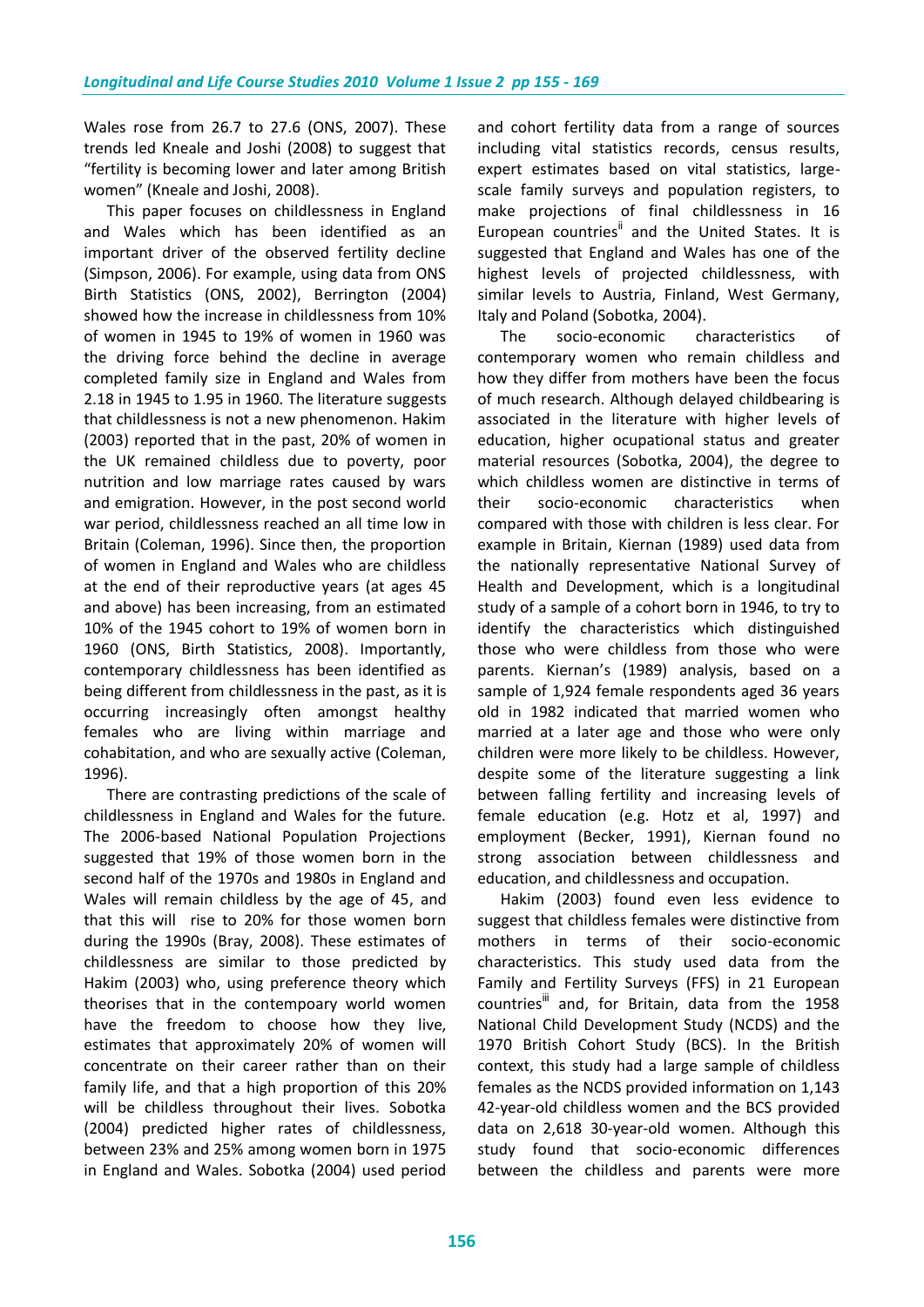pronounced for women than men (who were also included in the study), it concluded that childless women were distinctive from those with children in terms of their attitudes and values rather than their socio-economic characteristics. For example, Hakim (2003) reported that although a high percentage of females employed in higher grades were childless, this was not a distinctive characteristic of childless females because the majority of childless women were still employed in middle and lower grade occupations.

 More support for the finding that childless women are distinctive in terms of their attitudes and values can be found elsewhere in the literature. For instance, Berrington (2004) reported that amongst 199 childless women in their thirties, included in the British Household Panel Survey, women who had more egalitarian attitudes about women's paid work outside the home were significantly less likely to intend to start a family. McAllister and Clarke (1998) interviewed a relatively small number of women (34) in the UK, to investigate why they had chosen to be childless. This study found that childless women did not have a negative perception of children or unconventional views on parenthood and that they were not motivated to be childless by career aspiration. Instead, the voluntary childless in this sample were motivated by general quality of life issues (e.g. economic security and good housing) and did not want the disruption and change to their lifestyle that it was perceived parenthood would bring.

 As shown in this brief review of the literature, most quantitative research on childlessness in the UK has analysed data collected through traditional cross-sectional and panel surveys such as the General Household Survey (Murphy, 2008), the British Household Panel Survey (Berrington, 2004) and, notably, the Birth Cohort Studies (Hakim, 2003; Simpson, 2006; Kneale and Joshi, 2008). In this paper we use for the first time a linkage study of administrative records, the ONS Longitudinal Study (LS), to revisit the issue of the extent to which childless women are from a distinctive social or economic group relative to women with children in England and Wales. We also use the longitudinal nature of the  $LS<sup>N</sup>$  to investigate the relationship between lifelong fertility outcomes and personal and household characteristics at various points during women's life-course.

 It was a particularly appropriate time to use the LS to study childless women, because for the first time the study covered the entire 15-45 childbearing age span for a cohort of women, those born between 1956 and 1960. This feature of the LS enabled us to be confident that the women categorised as childless in our study were lifelong childless and were not merely fertility postponers. This was particularly important as people are increasingly postponing having children rather than avoiding having them altogether (Kneale and Joshi, 2008). Analysis of data covering the entire childbearing age span was important to ensure that premature conclusions were not reached on women's fertility behaviours.

# **Data and Methods**

### **The ONS Longitudinal Study**

 The LS is a dataset of linked census and vital events records for one per cent of the population of England and Wales. It includes linked individual records from the 1971, 1981, 1991 and 2001 Censuses, together with routine events registrations such as births, deaths and cancer registrations.

 The sample was initiated at the time of the 1971 Census, when all people born on four selected dates in any calendar year were included in the sample. The same four dates were used again to update the sample in 1981, 1991 and 2001. Intercensally, new members are entered by virtue of birth on LS dates or by immigration (if born on LS dates) and exited by death or emigration. The study was designed as a continuous, multi-cohort study, with subsequent samples being drawn at each census, using the same selection criteria, and linked into the study to previous census records and/or a birth or immigration record.

 The LS shares some of the limitations of the Census, one of its data sources. For instance, the Census information covers a limited range of topics, it mostly relates to people's circumstances at the time and it is collected only once every ten years. Individual information typically collected at most Censuses includes age, sex, marital status, social class, education, economic activity. To date, Censuses have not included any questions on financial circumstances or behaviours and attitudes that are available in other surveys. As a consequence, in our study it was not possible to distinguish between voluntary and involuntary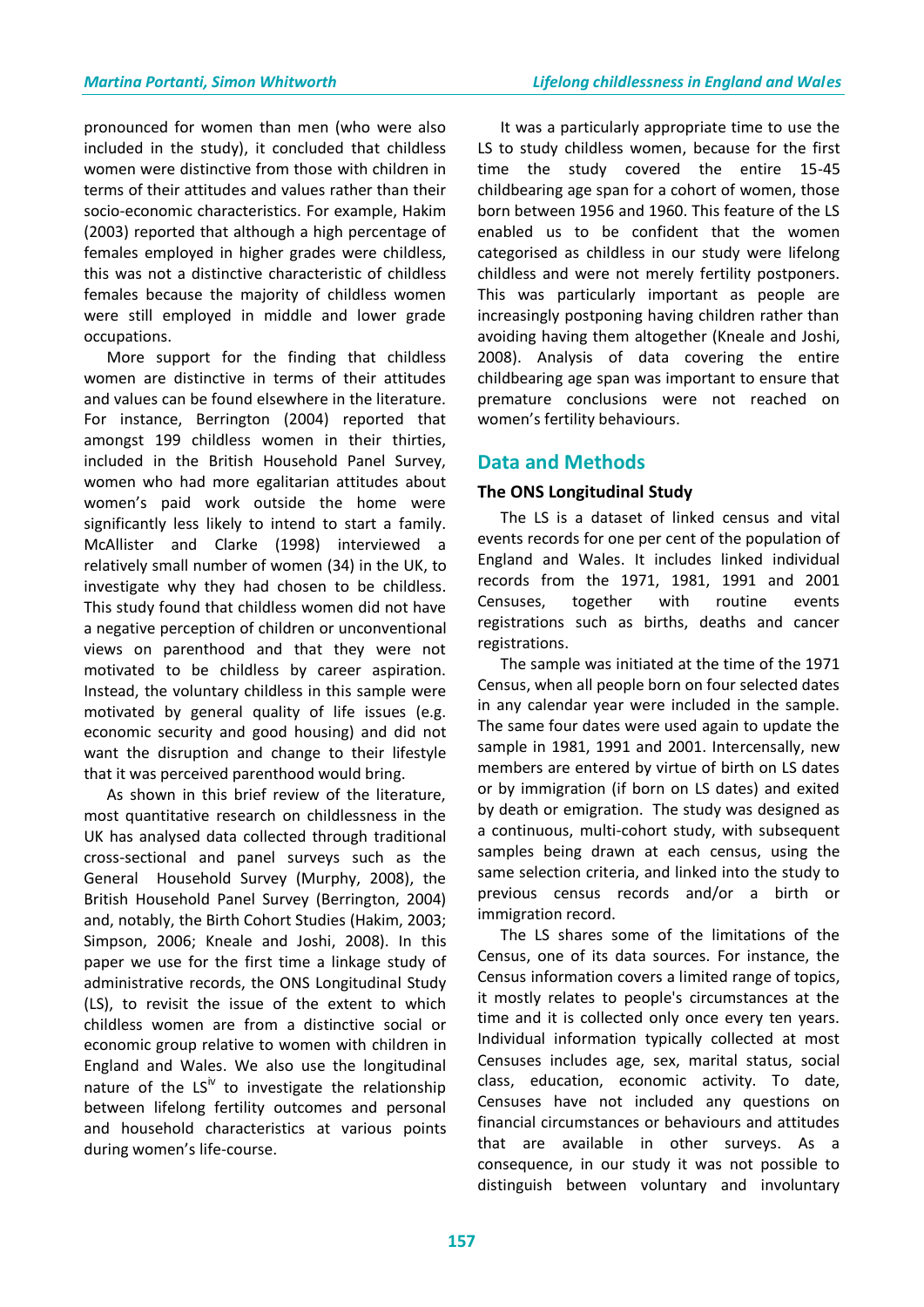childlessness<sup>v</sup> and it was not possible to investigate how different childless women and mothers were in terms of their attitudes and opinions".

 Although Census information is only linked into the study every ten years, at any one point in time the LS is largely representative of the England and Wales population as a whole, with events data (births, deaths, immigrations, deaths and cancer registrations) linked into the study on an annual basis.

 Over the thirty plus years of the study, data on approximately one million individuals have been collected. This means that the LS has a far larger sample size than any other longitudinal study in England and Wales, thus allowing for robust statistical inference.

 Additionally, the LS does not suffer from some of the data quality issues affecting more traditional panel surveys. For example, as it is a linkage study of administrative records, it is not affected by attrition due to non-response or by respondents' memory bias as survey data may be.

 The LS also includes Census information for people who are enumerated in the same household as the LS member. This provides the opportunity to investigate the family contexts in which specific fertility behaviours occur. However, the information on people enumerated at the same private address as the LS member is not linked through time, and as such it can only be analysed cross-sectionally.

### **Definition of childlessness**

 This research analysed a sample of 12,578 LS female members, all born between the years 1956 and 1960 (included) and continuously resident in England and Wales during their entire childbearing age span, conventionally considered to be between 15 and 45 years old. As only births

registered in England and Wales are linked to LS mothers, continuous residence in either of the two countries was required to ensure that fertility outcomes were correctly assigned to each woman. The sample therefore excluded women who entered the country after the age of 15, those who left it before the age of 45, as well as any other woman temporarily absent from England and Wales between these two ages, as indicated by their absence at one of the Censuses. Also, all women who died before 45 years of age were not included in the sample.

 The analysis focused on lifelong childlessness. A woman was defined as being childless if she had not had any live or still birth by December 2005, when she was aged between 45 and 50. Childlessness was defined from a biological perspective, although a childless woman may actually have acted as a mother to children that she did not bear herself (e.g. foster and adoptive parents and women looking after their partner's children). Similarly, a biological mother may not have acted as such from a social perspective (e.g. a mother whose child has been adopted by other parents). However, for simplicity of expression, we will from here on refer to the first group as "childless" and to the second as "mothers".

 Table 1 compares the percentages of childless women in the LS with ONS published 2005 Birth Statistics for England and Walesvil (ONS, Birth Statistics, 2006). Overall, 2,194 LS women from the 1956-1960 cohorts had not given birth by the end of 2005. This was around 17% of the sample and was consistent with national estimates. The LS could therefore be considered to be a reliable and representative sample of childless females in England and Wales as a whole.

| <b>Cohort</b> | Percentage of childless women |                          |  |
|---------------|-------------------------------|--------------------------|--|
|               | LS                            | <b>England and Wales</b> |  |
| 1956          | $16.5(15.0 - 18.0)$           | 16.0                     |  |
| 1957          | $17.0(15.5 - 18.5)$           | 17.0                     |  |
| 1958          | $18.0(16.5 - 20.0)$           | 18.0                     |  |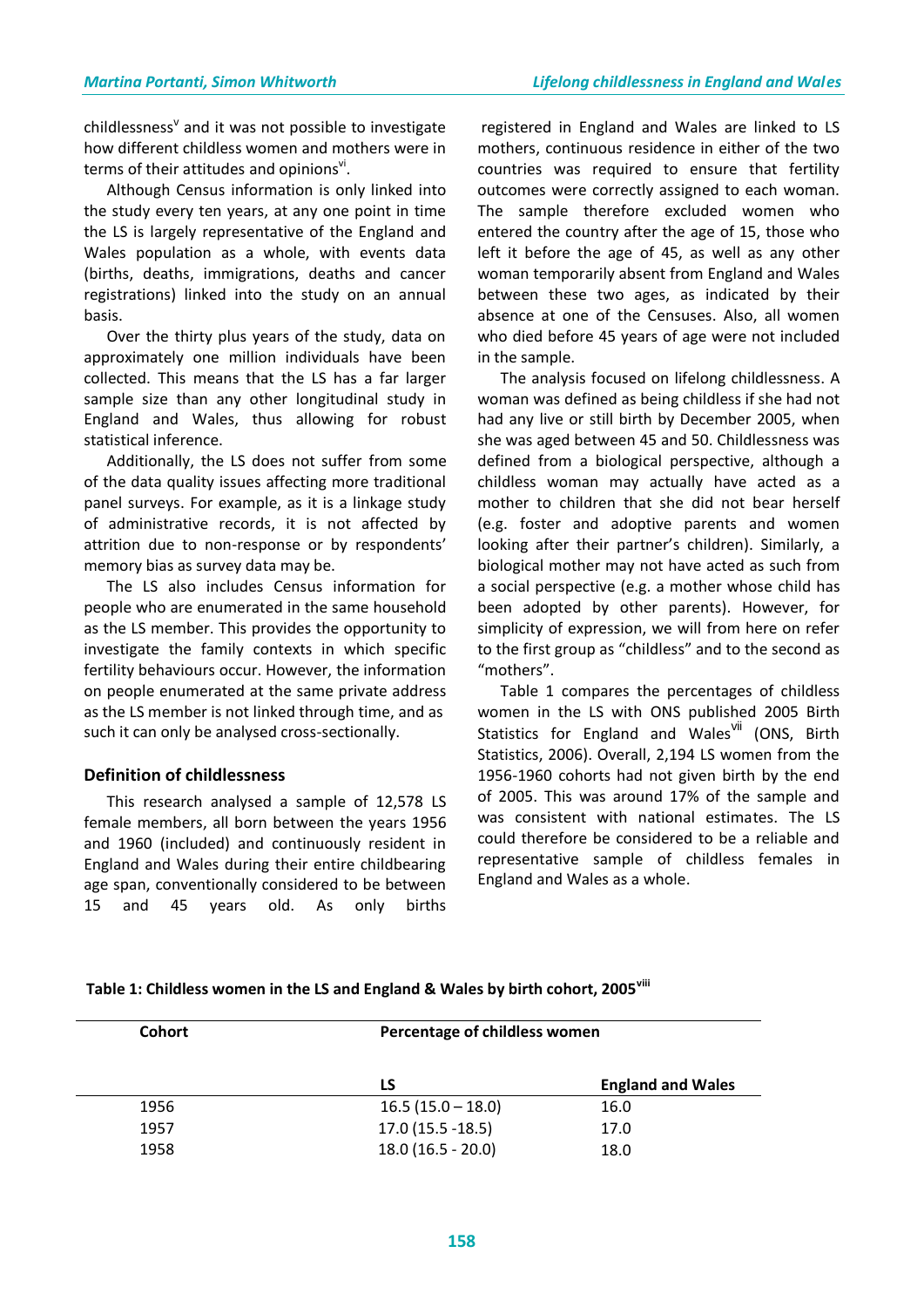| (Table 1 continued) |                     |      |  |
|---------------------|---------------------|------|--|
| 1959                | 17.9 (16.4 -19.4)   | 18.0 |  |
| 1960                | $17.8(16.4 - 19.3)$ | 18.0 |  |

Note: Figures in brackets represent the 95% confidence intervals for the LS estimates Source: ONS Longitudinal Study, FM1 Births Statistics, Authors' analysis

### **Methods**

 This research used LS data from the 1981, 1991 and 2001 Censuses to investigate the circumstances of women at different key ages and to see how these were associated with their lifelong fertility outcomes. The analysis investigated the extent to which childless women appeared to be distinctive from women with children in terms of several social and economic characteristics. The choice of explanatory variables was informed by the review of both qualitative and quantitative literature related to childlessness (e.g. Hakim, 2005; Parr, 2005; Hakim 2003; McAllister and Clarke 1998), followed by bivariate analysis of association between life-long fertility outcomes and LS socioeconomic variables (Portanti and Whitworth, 2009).

 The relationship between socio-economic circumstances and fertility behaviours may be quite complex. For example, childbearing may lead some women to leave the labour force, thus showing how parenthood may impact on employment patterns. At the same time however, employment may impact on parenthood. For instance, several empirical studies have found that an increase in women's wage is associated with first birth postponement (de Cooman et al, 1987; Joshi, 2002).

 It was beyond the scope of the analysis to disentangle cause-effect relationships between the study variables. Instead, we concentrated on identifying and measuring the association between several socio-economic characteristics and childlessness, without debating the direction of this association.

 Various studies have also pointed out how contemporary childlessness is occurring more frequently within marriage and cohabitation (e.g. Coleman 1996; Hakim, 2005). Using information on marital status and cohabitations at the 1981, 1991 and 2001 Censuses, we also estimated that at least 68% of childless women in our sample had been cohabiting for some time with a partner during their childbearing years (see Table 2). We therefore

decided to also measure the extent, if any, to which the partners of childless women were distinctive from the partners of those who had become mothers by 2005. This allowed us to measure the association of the partner's characteristics on a woman's fertility outcomes.

 Unfortunately in the LS, partners are not linked through time so only cross-sectional analysis was possible. We chose to analyse women in a partnership in 1991, when they were in their earlymid thirties, as this appeared to be a key time point for our cohort lifelong fertility outcomes. Indeed, we estimated that between 94% and 96% of the 1956-60 cohort mothers had their first child by their mid-thirties (authors' calculations based on 2006 ONS data).

 In order to identify the key features distinguishing childless women from mothers, logistic regression techniques were used to model the probability of lifetime childlessness based on a number of women's and their partners' individual characteristics. This multivariate analysis allowed the estimation of the level of association of each explanatory variable with childlessness, after adjusting for the effects of other variables.

 We first fitted a logistic model on the whole sample of women using women's individual characteristics as independent variables. A second logistic regression model was then separately estimated for the subgroup of women who had a cohabiting partner or spouse when they were in their mid-thirties.

 The sample for the first part of the analysis included 12,578 women, of which 2,194 were childless and 10,384 were mothers. The analysis of women with partners included a sub-sample of 9,786 women who were enumerated living with a partner in the 1991 Census. Around 50% of the initial childless group (1,101 women) and 84% of the mother group (8,685 women) had a partner in 1991.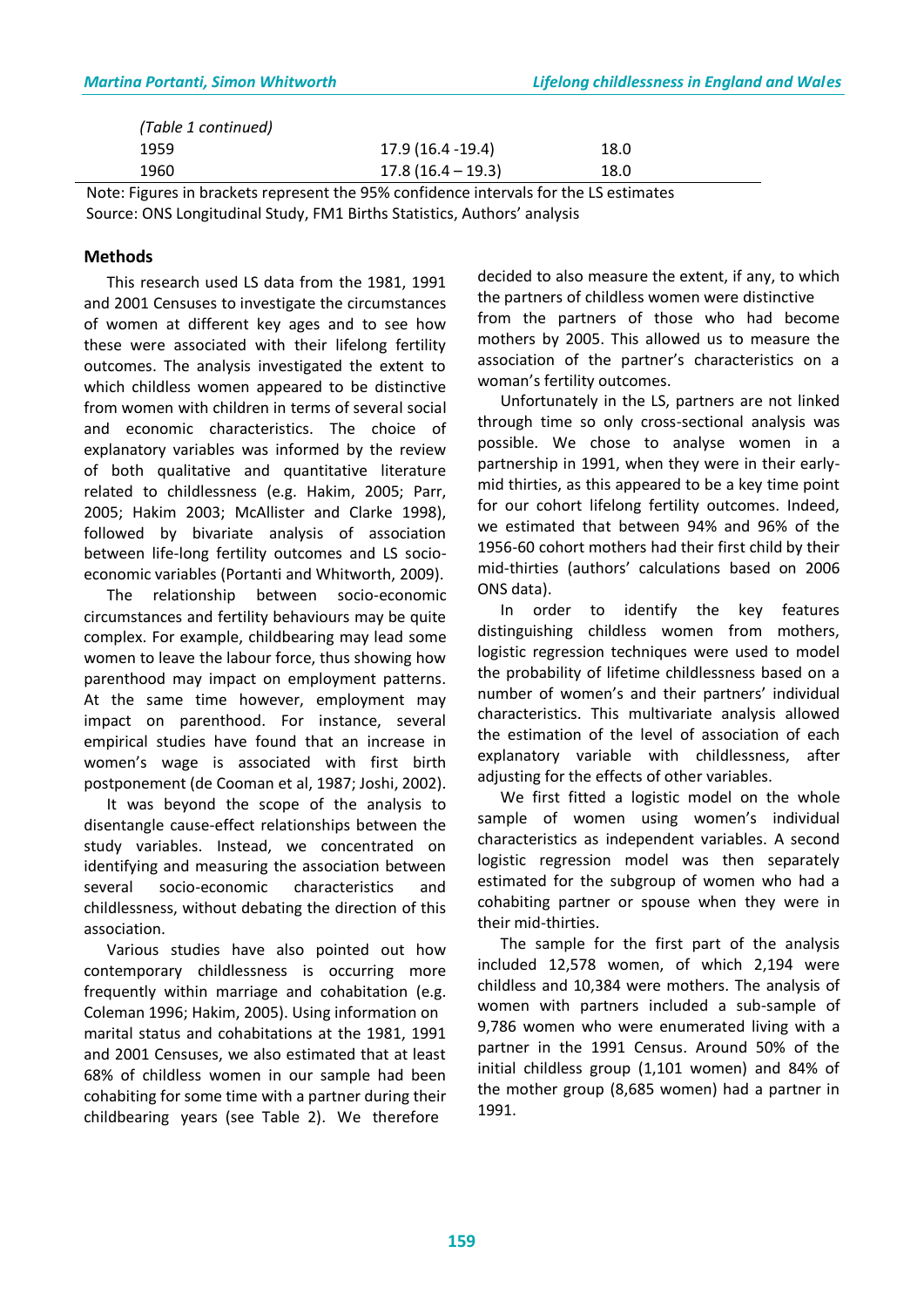#### **Women's individual characteristics**

Socio-economic variables including marital/partnership status, education, economic activity and social class are available in the LS for each Census from 1971. This allowed us to adopt a life-course perspective when investigating the extent to which sample women, who were lifelong childless, differed from the mothers group. We compared the two groups of women not only at the end of their childbearing age, but also throughout their childhood and adulthood.

 Three marital status variables were considered, providing information on women's partnership status in their twenties (1981 Marital Status), thirties (1991 Marital Status) and forties (2001 Marital Status). Marital status information however provides only a partial picture of partnerships, as it does not capture consensual unions (cohabitations). As the LS includes information on those individuals enumerated in the same household as the LS member, we could also identify those women cohabiting with a partner, irrespective of their legal marital status. We derived three new "living arrangements" variables, one for each of the aforementioned timepoints, by combining information on marital status and cohabitation. The living arrangement variable allowed us to distinguish between single (never married) women, who were cohabiting with a partner, and those without a cohabiting partner.

 Women's ethnicity, economic activity, social class and educational attainment were also included in the analysis. Social class was defined using the Social Class based on Occupation classification (previously known as the Registrar General's Social Class classification). In 1991 and 2001, the Census included a question on health, asking all respondents whether they had any longterm illness, health problem or disability which limited their daily activities or the work that they could do. In the absence of more detailed information, we used this as a proxy for the health status of respondents.

 Variables whose values are typically determined either at birth or during a person's childhood are known as early lifecourse variables. These have been shown to have significant predictive power for identifying which women will be childless in later life (Parr 2005). We therefore included in the analysis, two variables related to the household and family context in which women lived during their own childhood. These were the presence of siblings and the Main Economic Support social class in a woman's 1971 household.

 Table 2 presents the frequency distribution of some of the variables that have been discussed in this section. The differences between the childless and the mothers group for all the frequencies reported here were statistically different at the 0.05 significance level.

|                                                  | % of CHILDLESS<br>women who | % of MOTHERS<br>who |
|--------------------------------------------------|-----------------------------|---------------------|
| <b>Marital status 2001</b>                       |                             |                     |
| were single (never married)                      | 40.2                        | 5.3                 |
| were in their first marriage                     | 35.3                        | 59.9                |
| were re-married                                  | 8.9                         | 12.8                |
| were divorced                                    | 12.6                        | 16.3                |
| Living arrangements                              |                             |                     |
| were in a cohabiting partnership at at least one | 67.7                        | 95.4                |
| Census                                           |                             |                     |
| <b>Economic activity</b>                         |                             |                     |
| were economically active (1981)                  | 89.4                        | 67.9                |
| were economically active (1991)                  | 89.2                        | 62.1                |
| were economically active (2001)                  | 84.5                        | 78.5                |

#### **Table 2: Childless women's and mothers' profiles**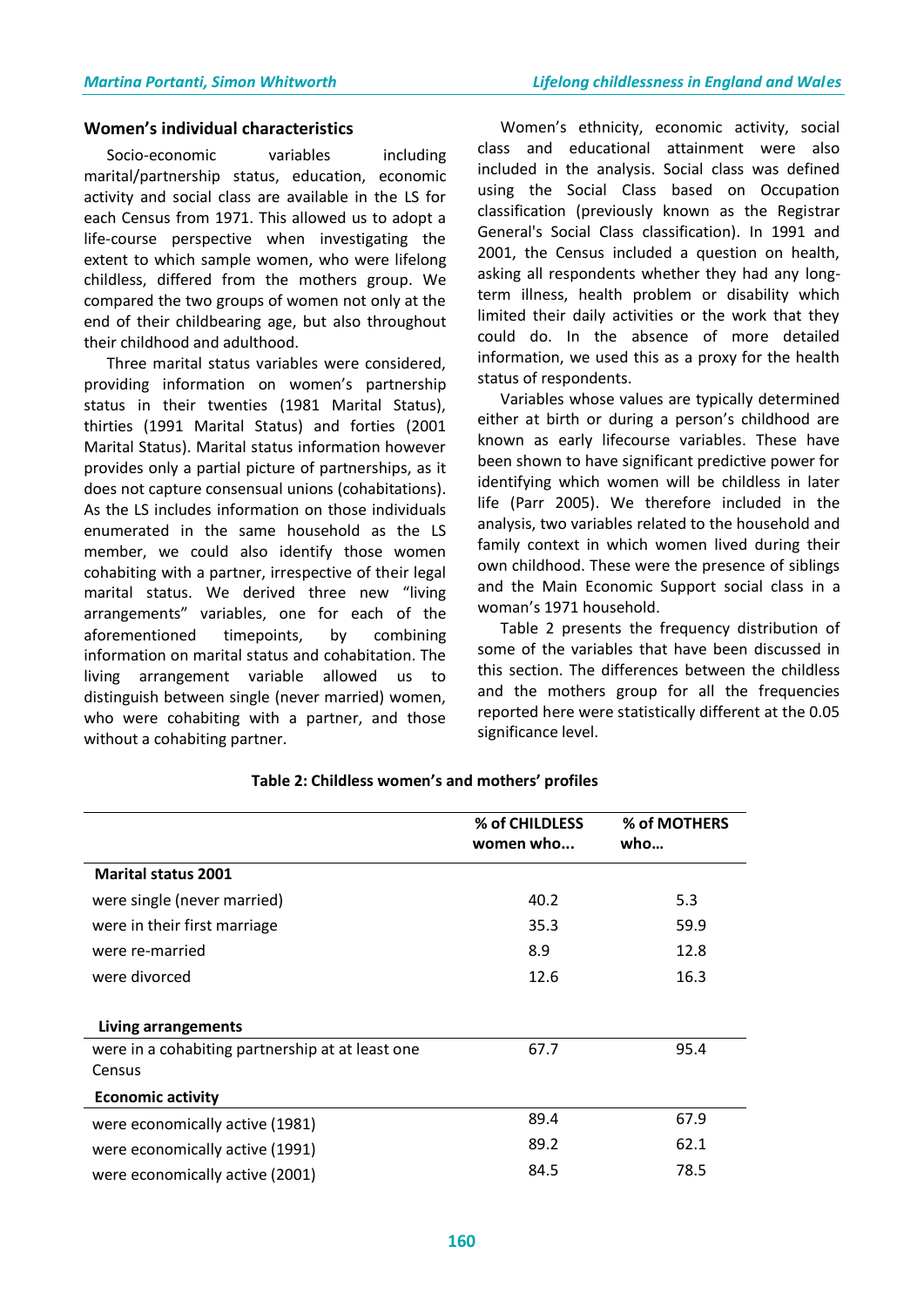| (Table 2 cont'd)                                           |      |      |
|------------------------------------------------------------|------|------|
| <b>Social Class 2001</b>                                   |      |      |
| were in a manual social class                              | 19.7 | 32.1 |
| were in a non-manual social class                          | 75.3 | 63.6 |
| <b>Ethnicity 2001</b>                                      |      |      |
| were of White ethnicity                                    | 97.9 | 97.2 |
| were of Asian ethnicity                                    | 0.6  | 1.2  |
| Limiting long-term illness 2001                            |      |      |
| had a limiting long-term illness                           | 17.1 | 11.7 |
| Siblings 1971                                              |      |      |
| had no sibling present in their 1971 household             | 14.9 | 11.4 |
| <b>Education 2001</b>                                      |      |      |
| were educated at degree level and above                    | 26.8 | 19.2 |
| did not have any academic or professional<br>qualification | 16.8 | 21.7 |
| Social Class Main Economic Support (MSE) 1971              |      |      |
| MSE in a Manual Occupation                                 | 57.7 | 63.4 |
| MSE in a non Manual Occupation                             | 37.9 | 32.3 |

Base**:** 12.578 women, of which 2,194 childless and 10,384 mothers

Difference between childless women and mothers statistically significant at the 0.05 level for each variable's category.

### **Partner's variables**

 The second part of the analysis investigated women living with a partner in 1991. In addition to women's individual variables, we included in the analysis four partner's variables: age, educational attainment, marital status and social class. In particular we treated these variables in relation to the equivalent women's variables. For example, we

looked at whether the age gap between partners tended to be wider or narrower among the childless group compared to the mothers group.

 Table 3 presents a selection of descriptive statistics for these variables for the childless and the mothers group separately.

### **Table 3: Couples' profiles, 1991 Census**

|                                                | % of CHILDLESS<br>women who | % of MOTHERS who<br>were |  |
|------------------------------------------------|-----------------------------|--------------------------|--|
| Age gap between partners 1991                  |                             |                          |  |
| whose partner was more than 5 years younger    | 4.8                         | 2.7                      |  |
| whose partner was between 6 and 10 years older | 16.6                        | 12                       |  |
| whose partner was more than 10 years older     | 10.8                        | 4.3                      |  |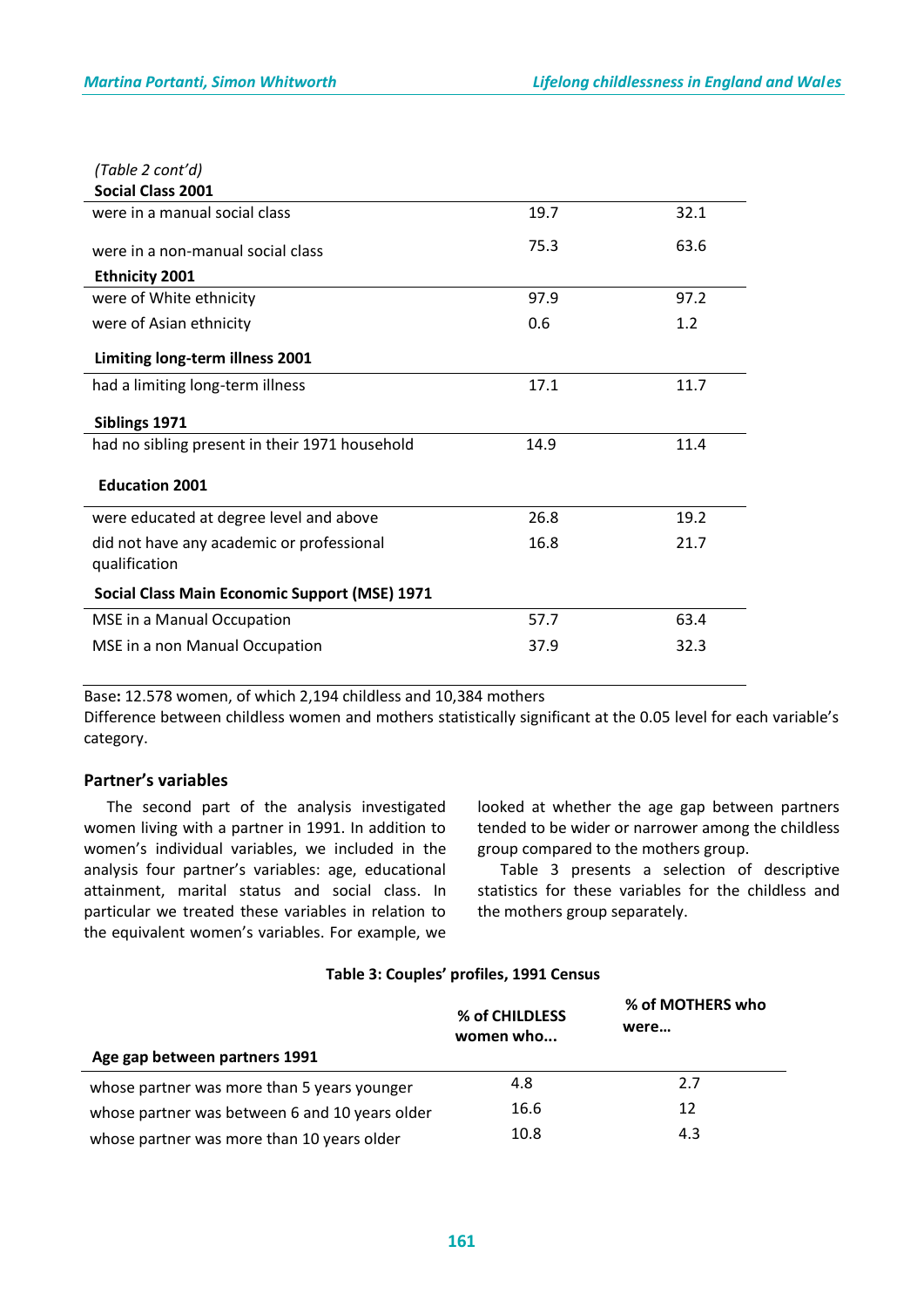# *(Table 3 cont'd)*

| Living arrangements 1991                                                       |      |      |  |
|--------------------------------------------------------------------------------|------|------|--|
| were in their first marriage and whose partner<br>was in a first marriage, too | 52.6 | 73.9 |  |
| were in their first marriage and whose partner<br>was re-married               | 12.8 | 7.4  |  |
| were single and cohabiting with a single partner                               | 10.9 | 2.8  |  |
| were single and cohabiting with a divorced<br>partner                          | 5.7  | 1.2  |  |
| Social class 1991                                                              |      |      |  |
| were in a higher social class than their partner                               | 39.0 | 34.1 |  |
| were in the same social class as their partner                                 | 30.5 | 25.2 |  |
| were in a lower social class than their partner                                | 30.6 | 40.8 |  |
| <b>Education 1991</b>                                                          |      |      |  |
| were more educated than their partner                                          | 12.8 | 8.1  |  |

Base: 9,786 women, of which 1,101 childless and 8,675 mothers

Difference between childless women and mothers statistically significant at the 0.05 level for each variable's category.

# **Results**

### **Women's model**

 Table 4 presents the result of the logistic regression modelling of childlessness using women's individual characteristics only in the explanatory part of the equation.

### **Table 4: Logistic regression model for probability of lifetime childlessness, all women**

| Variable                                                        | <b>Beta</b><br>coefficient | <b>Standard</b><br>error. | Odds ratio |
|-----------------------------------------------------------------|----------------------------|---------------------------|------------|
| Living arrangements 1981. Baseline: married (first<br>marriage) |                            |                           |            |
| Single (never married)                                          | $0.88***$                  | 0.07                      | 2.42       |
| Single (never married) but living with a partner                | $0.38*$                    | 0.16                      | 1.46       |
| Re-married                                                      | 0.44                       | 0.32                      | 1.55       |
| Divorced, widowed                                               | 0.04                       | 0.23                      | 1.04       |
| Living arrangements 1991. Baseline: married (first<br>marriage) |                            |                           |            |
| Single (never married)                                          | $1.25***$                  | 0.11                      | 3.49       |
| Single (never married) but living with a partner                | $0.80***$                  | 0.12                      | 2.23       |
| Re-married                                                      | 0.17                       | 0.15                      | 1.19       |
| Divorced, widowed                                               | $0.52***$                  | 0.11                      | 1.69       |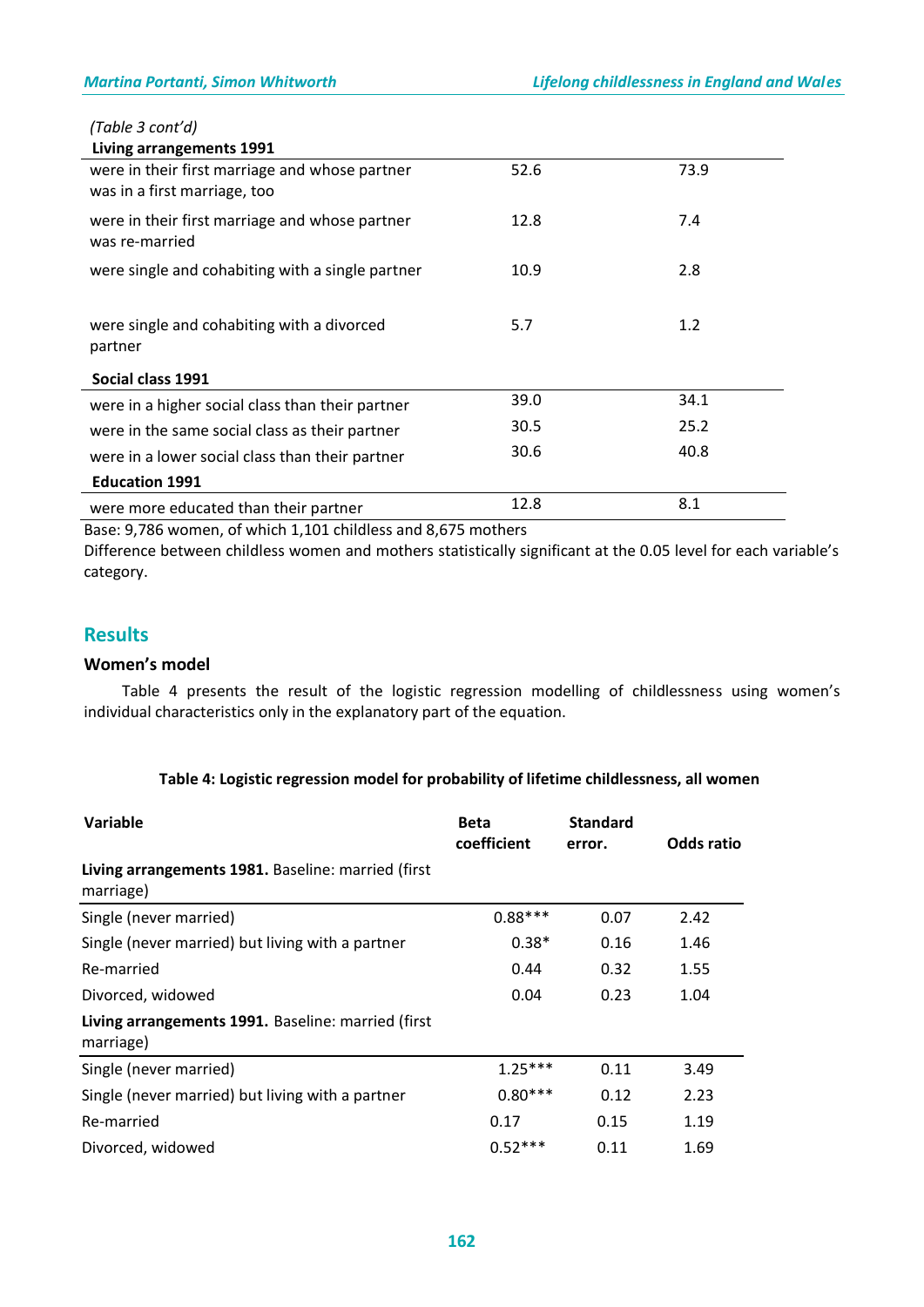| Variable                                                        | <b>Beta</b><br>coefficient | <b>Standard</b><br>error. | <b>Odds ratio</b> |
|-----------------------------------------------------------------|----------------------------|---------------------------|-------------------|
| Living arrangements 2001. Baseline: married (first<br>marriage) |                            |                           |                   |
| Single (never married)                                          | $1.61***$                  | 0.12                      | 5.00              |
| Single (never married) but living with a partner                | $0.60***$                  | 0.14                      | 1.81              |
| Re-married                                                      | $0.26*$                    | 0.12                      | 1.30              |
| Divorced, widowed                                               | $0.29***$                  | 0.09                      | 1.33              |
| Economic activity 1991. Baseline: Economically<br>Inactive      |                            |                           |                   |
| Unemployed                                                      | $1.71***$                  | 0.16                      | 5.52              |
| Self-employed                                                   | $1.22***$                  | 0.17                      | 3.37              |
| Employed                                                        | $1.72***$                  | 0.10                      | 5.58              |
| Economic Activity 2001. Baseline: Economically<br>Inactive      |                            |                           |                   |
| Unemployed                                                      | $0.69***$                  | 0.20                      | 1.99              |
| Self-employed                                                   | $0.40***$                  | 0.14                      | 1.49              |
| Employed                                                        | $0.55***$                  | 0.09                      | 1.73              |
| Social Class 1991. Baseline - Unskilled                         |                            |                           |                   |
| I - Professional                                                | $1.38***$                  | 0.25                      | 3.97              |
| II - Intermediate                                               | $1.32***$                  | 0.19                      | 3.75              |
| IIIN - Skilled Non Manual                                       | $1.15***$                  | 0.18                      | 3.16              |
| IIIM - Skilled Manual                                           | $1.18***$                  | 0.21                      | 3.25              |
| IV-Partly Skilled                                               | $0.61***$                  | 0.20                      | 1.84              |
| Other                                                           | $0.76***$                  | 0.22                      | 2.13              |
| Ethnicity 2001. Baseline: White                                 |                            |                           |                   |
| Mixed                                                           | 0.06                       | 0.40                      | 1.07              |
| Asian                                                           | $-0.63$                    | 0.41                      | 0.53              |
| <b>Black</b>                                                    | $-1.81***$                 | 0.35                      | 0.16              |
| Chinese                                                         | 0.37                       | 0.95                      | 1.45              |
| Has a Limiting Long Term Illness 1991                           | $1.46***$                  | 0.13                      | 4.31              |
| Has a Limiting Long Term Illness 2001                           | $0.55***$                  | 0.09                      | 1.74              |
| Does not have siblings 1971                                     | $0.33***$                  | 0.08                      | 1.40              |
| <b>Constant</b>                                                 | $-5.78***$                 | 0.22                      | 0.00              |

\* Significant at the 0.05 level

\*\*\* Significant at the 0.01 level

Base: 12,578 women, of which 2,194 childless and 10,384 mothers Source: ONS Longitudinal Study, Authors' analysis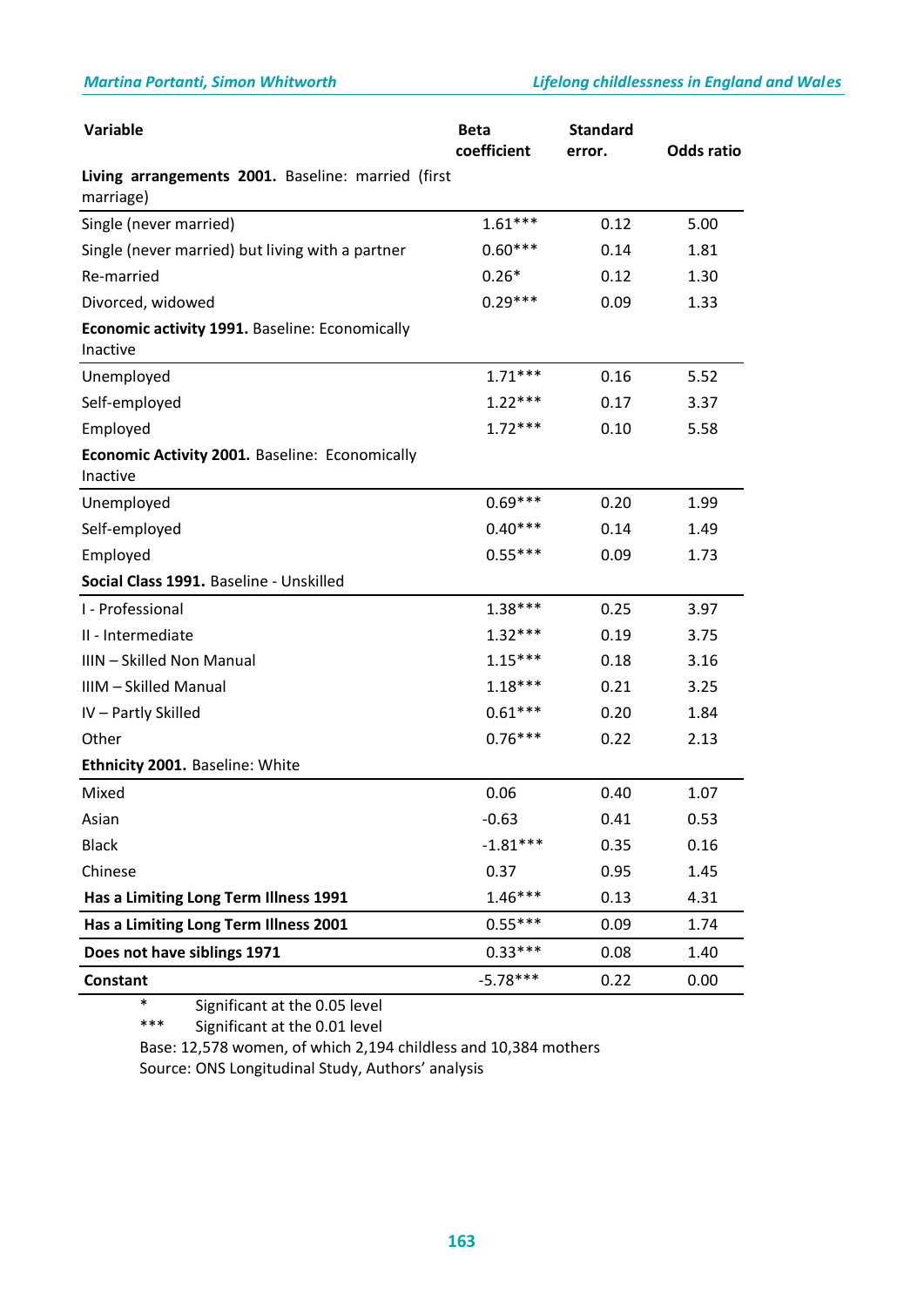As expected, living arrangements were strongly associated with childlessness. Women who were single, in the sense of never married, were consistently more likely to be lifetime childless, even when cohabiting with a partner. Also women who experienced the dissolution of their marriage were less likely to become mothers, even if remarried. The widows group, which accounted for a maximum of one per cent of the sample at any time point, was combined with the divorced group as they showed similar patterns of childlessness.

 Living arrangements at different ages had a different association with lifetime childlessness. Women who were cohabiting with a partner in their early thirties were more likely to be childless than those who were cohabiting at any other age.

 Participation in the labour market was also associated with childlessness. The odds of being childless for women who were employed in 1991 were 5.6 times those of women who were economically inactive. Also, women who were selfemployed and unemployed at that time were more likely to be childless at the end of their childbearing years. Economic activity status in 2001 presented a similar pattern of association with childlessness, although weaker. The higher coefficients observed in 1991 as compared to 2001 could have been a reflection of mothers returning to work after childbearing and childrearing.

 The model also presented a social class gradient, showing how the odds of childlessness for women from higher social classes were up to four times those of women from lower social classes. Social class in 1981 and 2001 were excluded from the

model because of multicollinearity issues. The three social class variables were in fact highly correlated as the majority of the women in the sample experienced only limited social class mobility over time.

 A relationship between health and childlessness was also confirmed, with childless women relatively more likely to have a limiting long term illness. This association was particularly strong for 1991, when the sample was in their early thirties, the middle of their reproductive time span.

 Once social class was taken into account, most of the ethnic differences in fertility outcomes disappeared. Black women were the only ethnic minority to appear significantly less likely to be childless when compared to the White reference group.

 The relationship between family background and whether or not a woman was childless, indicated in Table 3, was reduced to some extent after controlling for other variables. Although not having siblings still appeared to increase the likelihood of being childless later in life, the association between family-of-origin's social class and childlessness disappeared.

### **Women with a partner model**

 Table 5 presents the result of the logistic regression modelling of childlessness for women who were in a cohabiting partnership in 1991. In this model we included a number of partner's characteristics in addition to the women's individual characteristics identified in Table 4.

| Table 5: Logistic regression model for probability of lifetime childlessness, women with a partner in 1991 |
|------------------------------------------------------------------------------------------------------------|
|------------------------------------------------------------------------------------------------------------|

| Variable                                                                                             | <b>Beta</b><br>coefficient | <b>Standard</b><br>error | Odds<br>ratio |
|------------------------------------------------------------------------------------------------------|----------------------------|--------------------------|---------------|
| <b>Partner variables</b>                                                                             |                            |                          |               |
| Age gap between partners 1991 Baseline: Woman's<br>partner between one year younger and 1 year older |                            |                          |               |
| Woman's partner more than 5 years younger                                                            | $0.43*$                    | 0.19                     | 1.54          |
| Woman's partner between 5 and 2 years younger                                                        | 0.10                       | 0.12                     | 1.10          |
| Woman's partner between 2 and 5 years older                                                          | 0.16                       | 0.09                     | 1.17          |
| Woman's partner between 6 and 10 years older                                                         | $0.52***$                  | 0.12                     | 1.69          |
| Woman's partner more than 10 years older                                                             | $0.86***$                  | 0.15                     | 2.35          |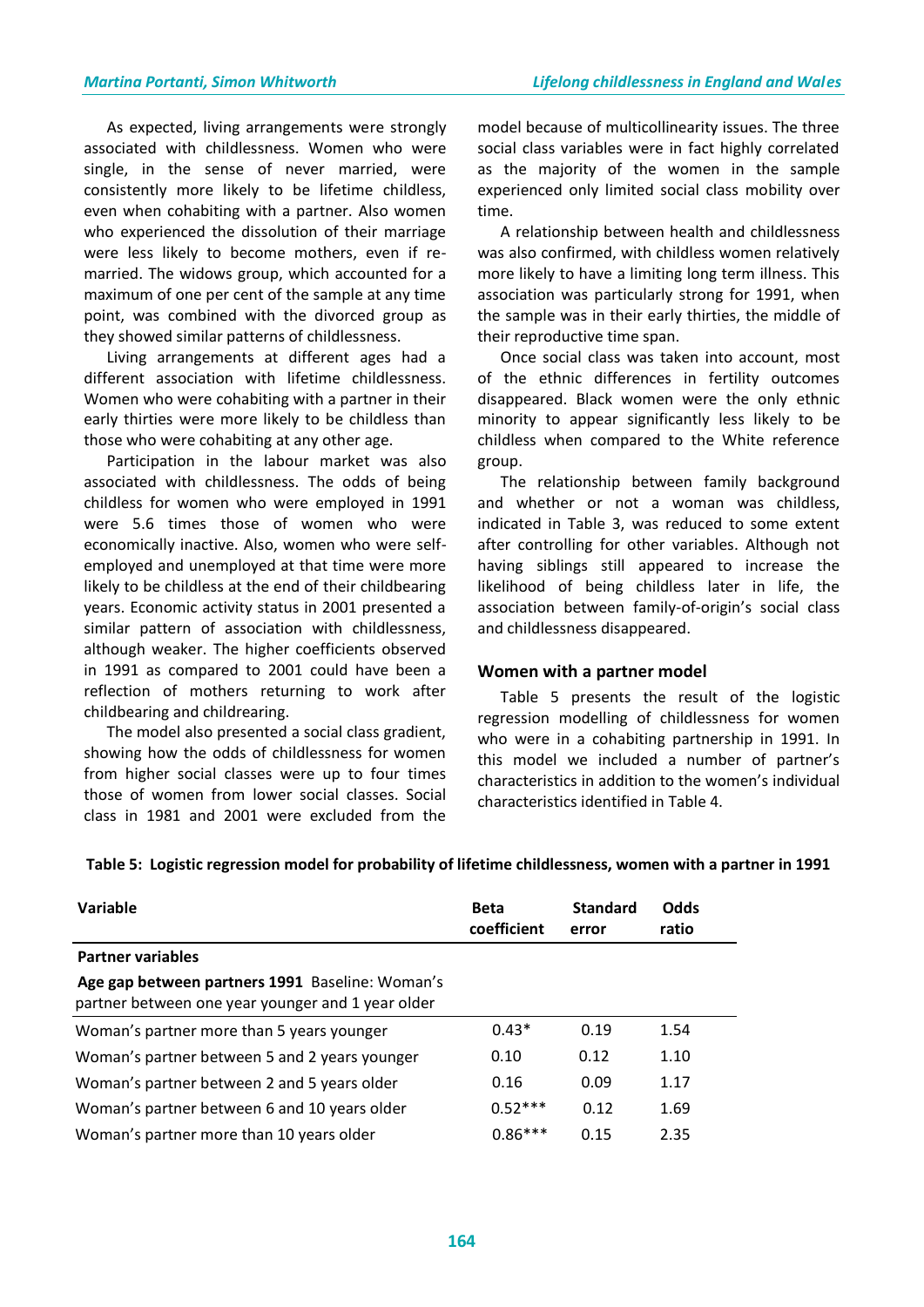# *(Table 5 cont'd)*

# **Living arrangements 1991**

Baseline: LS member and partner in their first

| marriage                                                                |           |      |      |
|-------------------------------------------------------------------------|-----------|------|------|
| LS member married (first marriage),                                     | $0.40***$ | 0.12 | 1.49 |
| partner re-married                                                      |           |      |      |
| LS member single (never married),<br>partner single (never married)     | $0.82***$ | 0.17 | 2.28 |
| LS member single (never married),<br>partner divorced/widower           | $1.03***$ | 0.20 | 2.80 |
| LS member remarried, partner<br>married (first marriage)                | 0.23      | 0.20 | 1.26 |
| LS member remarried, partner<br>remarried                               | 0.38      | 0.20 | 1.46 |
| LS member divorced/widow,<br>partner single (never married)             | $0.62*$   | 0.26 | 1.86 |
| LS member divorced/widow,<br>partner divorced/widower                   | $0.53*$   | 0.23 | 1.70 |
| <b>Women variables</b>                                                  |           |      |      |
| Living arrangements 1981<br>Baseline: Married (first marriage)          |           |      |      |
| Single (never married)                                                  | $0.81***$ | 0.08 | 2.24 |
| Single (never married) but living with a partner                        | $0.41*$   | 0.19 | 1.51 |
| Re-married                                                              | 0.60      | 0.33 | 1.81 |
| Divorced, widowed                                                       | 0.00      | 0.30 | 1.00 |
| Living arrangements 2001<br>Baseline: Married (first marriage)          |           |      |      |
| Single (never married)                                                  | $1.02***$ | 0.28 | 2.76 |
| Single (never married) but living with a partner                        | $0.55*$   | 0.21 | 1.73 |
| Re-married                                                              | 0.05      | 0.15 | 1.05 |
| Divorced, widowed                                                       | 0.16      | 0.10 | 1.17 |
| <b>Economic activity 1991</b><br>Baseline: Economically Inactive        |           |      |      |
| Unemployed                                                              | $1.25***$ | 0.24 | 3.50 |
| Self-employed                                                           | $0.96***$ | 0.20 | 2.60 |
| Employed                                                                | $1.57***$ | 0.12 | 4.82 |
| <b>Economic activity 2001</b><br><b>Baseline: Economically Inactive</b> |           |      |      |
| Unemployed                                                              | 0.35      | 0.28 | 1.42 |
| Self-employed                                                           | 0.19      | 0.17 | 1.20 |
| Employed                                                                | $0.31***$ | 0.11 | 1.36 |
| (Table 5 cont'd)<br><b>Social Class 1991</b><br>Baseline - Unskilled    |           |      |      |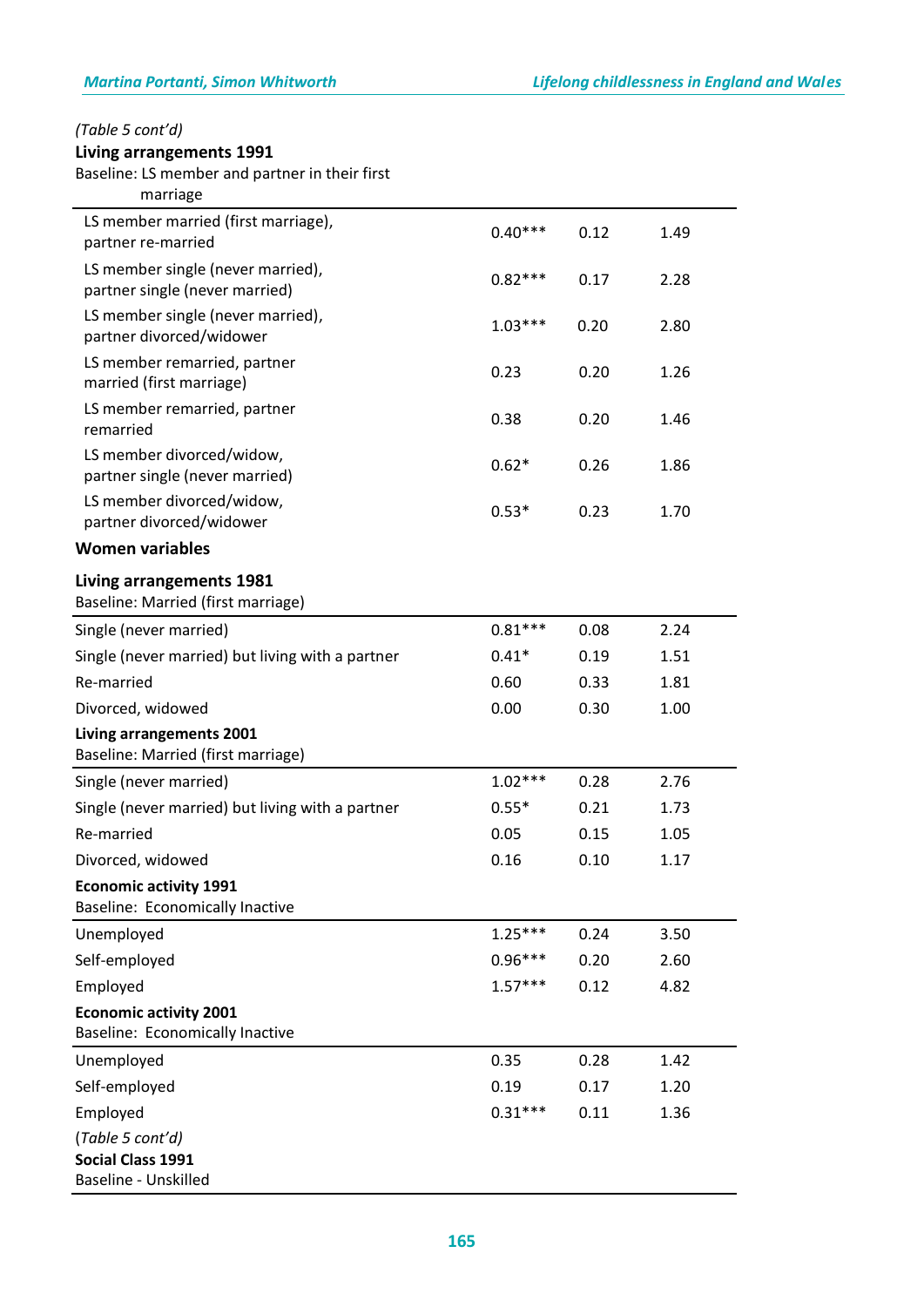| I - Professional                      | $1.63***$  | 0.32 | 5.08 |
|---------------------------------------|------------|------|------|
| II - Intermediate                     | $1.43***$  | 0.26 | 4.17 |
| IIIN – Skilled Non Manual             | $1.27***$  | 0.25 | 3.57 |
| IIIM - Skilled Manual                 | $1.22***$  | 0.29 | 3.39 |
| IV - Partly Skilled                   | $0.70***$  | 0.27 | 2.02 |
| Other                                 | $0.83***$  | 0.31 | 2.29 |
| Has a Limiting Long Term Illness 1991 | $1.20***$  | 0.17 | 3.31 |
| Has a Limiting Long Term Illness 2001 | $0.56***$  | 0.12 | 1.75 |
| Does not have siblings 1971           | $0.20*$    | 0.10 | 1.22 |
| Constant                              | $-5.72***$ | 0.30 | 0.00 |

\* Significant at the 0.05 level

\*\*\* Significant at the 0.01 level

Base: 9,786 women, of which 1,101 childless and 8,675 mothers

 Women in couples who were not in a first marriage were more likely to be childless. The odds were particularly high for those couples where at least one partner was single (never married), with the highest likelihood of childlessness recorded for those single women living with a divorced or widowed partner followed by couples where both partners were single.

 Wide age gaps between the women and their partners appeared to be associated with childlessness. Women who had a partner more than five years older than themselves were more likely to be childless. Among women with partners over 10 years older, the odds of being childless were more than twice that for women who had a partner of the same age. A smaller, although still significant, coefficient was also found when women were more than five years older than their partner.

 Although the analysis presented in Table 3 suggested childlessness to be related to differentials in educational levels between partners, this result was not confirmed in the multivariate analysis. Similarly, partner's social class did not appear to have a statistically significant association with women's fertility outcomes. These results may be explained by the presence of social class and/or educational differentials in partnership formation and dissolution, but this hypothesis was not explored in our data.

### **Discussion**

 The univariate and multivariate logistic regression models showed how the lack of a

partner still appears one of the main factors associated with childlessness. Unsurprisingly, women who were single at any Census were the most likely to be lifelong childless while married women were least likely to be lifelong childless. However, our analysis also showed that the majority of women who were lifelong childless still lived with a partner, either being married or cohabiting, at some point in time during the course of the study. We also found that women who were cohabiting at any Census were less likely than their married counterparts to be mothers and that the timing of a cohabitation was associated with a woman's lifelong fertility outcomes.

 Women cohabiting in their early-mid thirties appeared more likely to be childless than women cohabiting at any other age. This could be explained by considering that women may have been in different types of cohabitation at different stages of their lives. For example, younger women may have been more likely to be in a pre-marital cohabitation, while post-divorce cohabitations may have been more common among older women. As Casper and Sayer (2000) suggested, cohabitating relationships are not homogenous in terms of their purposes, goals and meanings. We could argue that childbearing is likely to be more central for some types of cohabitations than for others.

 Irrespective of their partnership status, women's own socio-economic characteristics were significantly associated with childlessness. For example, women who were economically inactive in their early-mid thirties and/or in their early-mid forties were more likely to be childless at the end of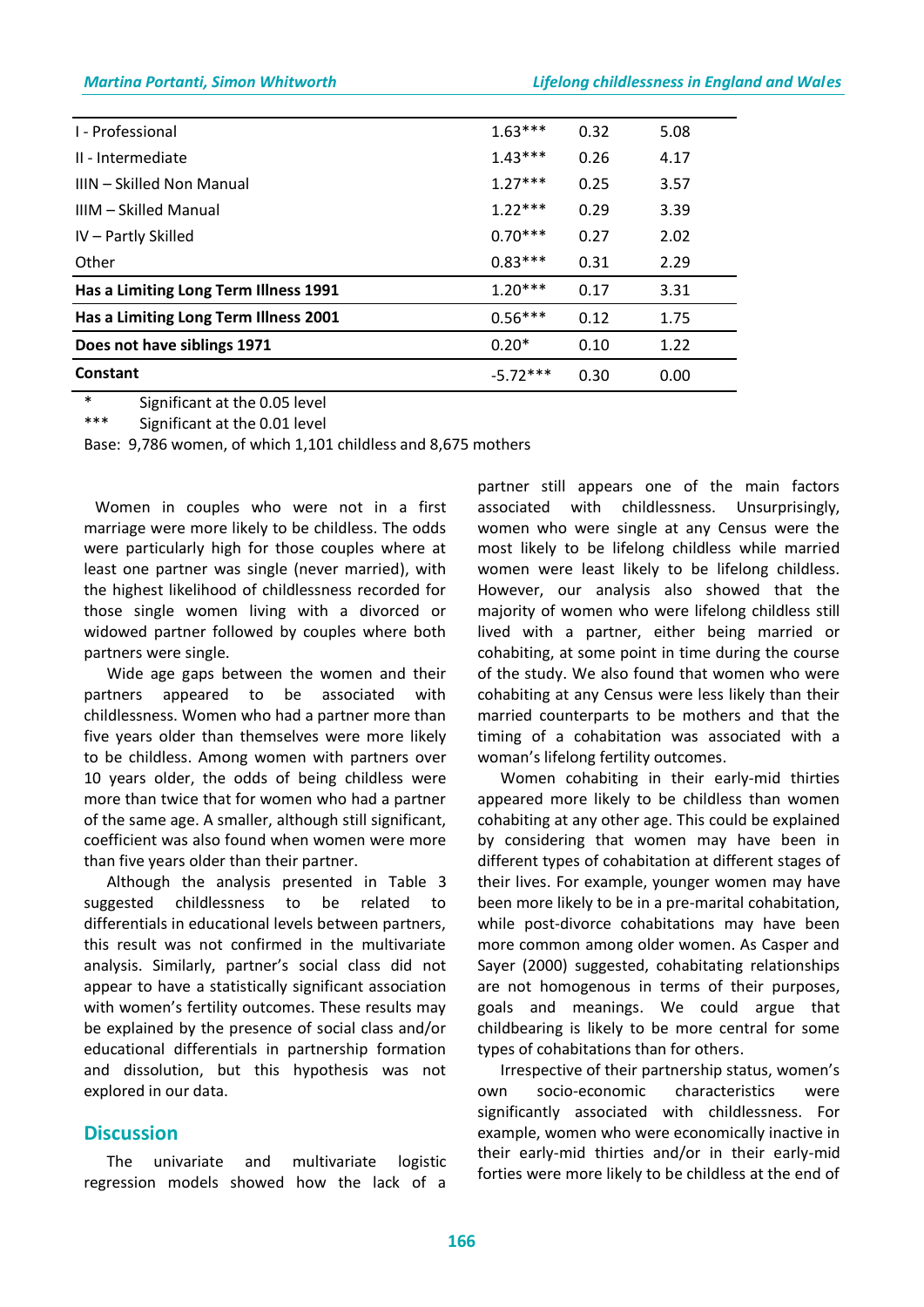their childbearing years. This was an expected result, considering that during childbearing and childrearing years, women's participation in the labour market tends to decrease. For example, in 2003, 68% of women with dependent children were in the labour market compared to 76% of those without children (ONS, 2004).

 We found strong evidence of association between women's social class, as measured in 1991, and their lifelong fertility outcomes. Our findings confirmed Hakim's (2005) hypothesis that childless women have a slightly higher social and economic status, on average, as compared to the parents group. This was also reflected in the housing characteristics of the two groups. In additional analysis not reported here, we found that in 2001, 20% of childless women owned their accommodation outright compared to only 11.6% of mothers. The latter were also more likely to rent their homes from local authorities and housing associations (Portanti and Whitworth, 2009).

 Childlessness also appeared to be more often associated with presence of a limiting long term illness (LLTI), which we used as a proxy for the health status of respondents. This relationship was present both for the 1991 and the 2001 LLTI variables<sup>18</sup>, thus suggesting that on average childless women were in poorer health throughout their adulthood.

 Women's ethnicity appeared to have only a very limited association with fertility outcomes. It should be noted however that only 3% of the women in our sample belonged to a "non-white" ethnic group<sup>x</sup>. These small sample sizes limited the power of the the statistical analysis on the relationship between ethnicity and childbearing outcomes.

 Where applicable, lifelong childlessness appeared associated to the characteristics of the partner a woman had when in her mid-thirties, including age and marital status. Childless women were more often in "non-traditional" partnerships, i.e. in non-first marriage relationships. Childless women were particularly more likely than mothers to have been single and cohabiting with a partner who had been married, and had then divorced or become a widower. In some of these relationships, the woman may have acted as a mother to children born in the partner's previous relationship. Childbearing may have played a less central role in these partnerships. However, our analysis could not confirm this hypothesis.

 More lifelong childless women than mothers were in a relationship in which there was a wider age gap between partners. This finding confirmed previous qualitative research that suggested that in the childless group, women tend more often to have older partners, sometimes up to 10 years older (McAllister and Clarke, 1998).

 Some authors have suggested that childlessness is more common amongst couples who have very similar educational and occupational levels, and thus there is little or no differentiation of roles, interests and activities within their relationship (Hakim, 2003). Therefore, we were expecting to find evidence of a higher presence of educational and/or occupational homogamy within childless women's couples. However, we found no statistically significant evidence to confirm this hypothesis. It should be noted that our analysis of educational homogamy was limited by the little detail on educational qualifications collected at the time of the 1991 Census<sup>xi</sup>. The education variable that we used only made a distinction between three levels of education: individuals with a (higher) degree; individuals with some qualification attained after the age of 18 but lower than a degree; and people without any educational qualification attained after the age of 18.

 Finally, childless women appeared not to have had any sibling in their childhood more often than was the case with those with children. This association was also reported by Kiernan (1989). Further quantitative and qualitative research is required to understand how childhood family's composition impacts on family choices later in adulthood.

# **Conclusions**

 Lifelong childless is a growing phenomenon in the UK, with a significant proportion of women in the UK remaining childless throughout their lives. This paper has investigated the extent to which women's lifelong childlessness is associated with their own socio-economic characteristics and, where applicable, to the socio-economic characteristics of their partners.

 As the LS is a large-scale nationally representative sample of women and their partners resident in England and Wales, we have been able to test some of the hypotheses that have been suggested elsewhere in the literature on a larger sample than had previously been possible. For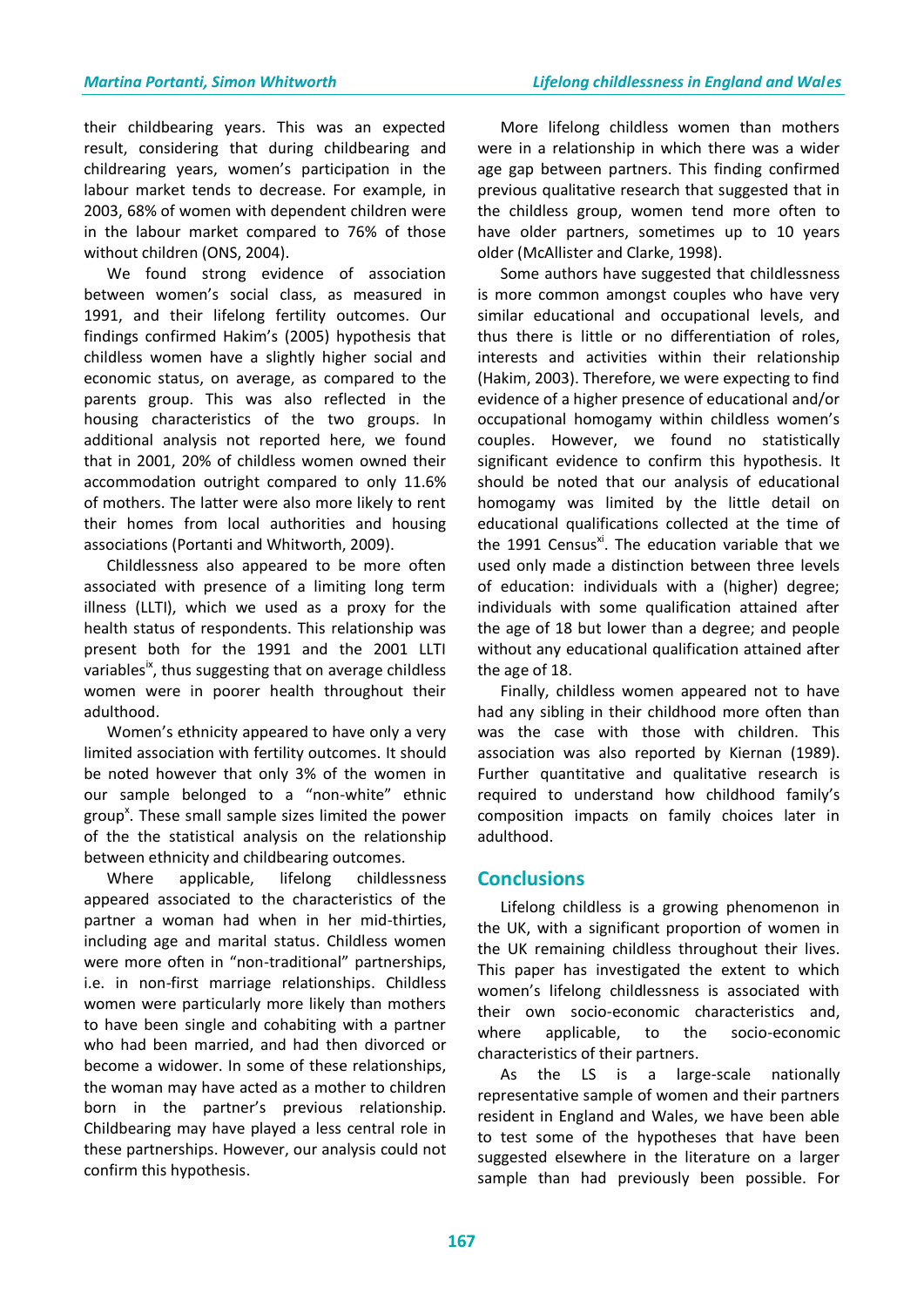example, as partnership rates are lower in the childless group, other studies have been limited by small sample sizes when analysing women's partners (Hakim, 2005). The longitudinal nature of the LS has also allowed us to analyse women's socio-economic characteristics at different points in time, including early lifecourse variables. While previous research has found mixed evidence on this topic, using the LS we have been able to produce robust statistical results showing the extent to which women's childlessness is associated with some of their own and their partners' socioeconomic characteristics. This has helped to gain an understanding of how distinctive childless women are in England and Wales in terms of their own and their partners' socio-economic characteristics.

 The analysis and results presented here do not explain all variation in fertility outcomes between women. Compared to survey-based datasources, the range of variables available for analysis in the LS is limited to the variables collected at Census and at

registration. In particular, our data did not cover intentions, opinions, attitudes and values. These are likely to play an important role in explaining why some women remained childless, as other researchers have suggested (for example, Fisher, 1991; Lisle, 1996; McAllister and Clarke, 1998).

 Despite these limitations, this analysis still demonstrates the value of using the LS, alongside other established datasources such as the BCS, in future studies of childlessness. The LS is representative of all birth cohorts, thus allowing for more detailed analysis of changes in fertility behaviours over time. Although our analysis concentrated only on the 1956-60 birth cohort, it can be naturally extended to younger cohorts when the data becomes available in the study. Indeed, it will be interesting to investigate whether the observed socio-economic differentials in childlessness remain similar for more recently born cohorts.

# **Acknowledgments**

 Census outputs used here are Crown copyright and are reproduced with the permission of the controller of HMSO (LS project 20114, paper's clearance number 20114E). The authors alone are responsible for the interpretation of the data. The views expressed in this paper do not necessarily reflect those of the Office for National Statistics.

 This research was awarded first prize in the Neville Butler Memorial Prize. The Neville Butler Memorial Prize is co-funded by ESRC and Longview and has been set up to reward and encourage publicly relevant new work grounded in empirical analysis of longitudinal data by early career researchers.

### **References**

Becker, G. (1991) *A treatise on the family*. Harvard University Press, Cambridge.

- Berrington, A. (2004) Perpetual postponers? Women's, men's and couple's fertility intentions and subsequent fertility behaviour, *Population Trends,* 117, 9-19.
- Bray, H. (2008) *National Population Projections – 2006 based*, Palgrave McMillan, Basingstoke. Casper, L, Sayer L (2000) Cohabitation transitions: different attitudes and purposes, different paths. Paper
- presented at the annual meeting of the Population Association of America, March, Los Angeles, CA Castles, F. (2003) The world turned upside down: below replacement fertility, changing preferences and
- family friendly policy in 21 OECD Countries, *Journal of European Social Policy*, 13, 209-227. Coleman, D. (1996) New patterns and trends in European fertility: international and sub-national
- comparisons, in Coleman D ed, *Europe's population in 1990*, pp1-61, Oxford University Press, Oxford. De Cooman, E, Ermisch, J and Joshi, H. (1987) The next birth and the labour market: a dynamic model of births in England and Wales, *Population Studies*, 41, 237-268.
- Fisher, B. (1991) Affirming social value: women without children, in Maines, DR. eds, *Social organization and social process: essays in honour of Anselm Strauss*, pp56-77, A. de Gruyter, New York.
- Hakim, C. (2003) A new approach to explaining fertility patterns: preference theory, *Population and Development Review*, 29, 349-74.
- Hakim, C. (2005) Childlessness in Europe: research report to the Economic and Social Research Council (10/03/2005), London School of Economics, London.
- Hotz, VJ, Klerman, JA, and Willis, RJ.(1997) The economics of fertility in developed countries. In Rozenzweig MR and Stark O eds, *Handbook of Population and Family Economics*, pp275-347, Elsevier, Amsterdam.
- [Jefferies, J. \(2008\) Fertility assumptions for the 2006-based national population projections,](http://www.statistics.gov.uk/downloads/theme_population/Population_Trends_131_web.pdf) *Population Trends*[, 131, 19-27.](http://www.statistics.gov.uk/downloads/theme_population/Population_Trends_131_web.pdf)